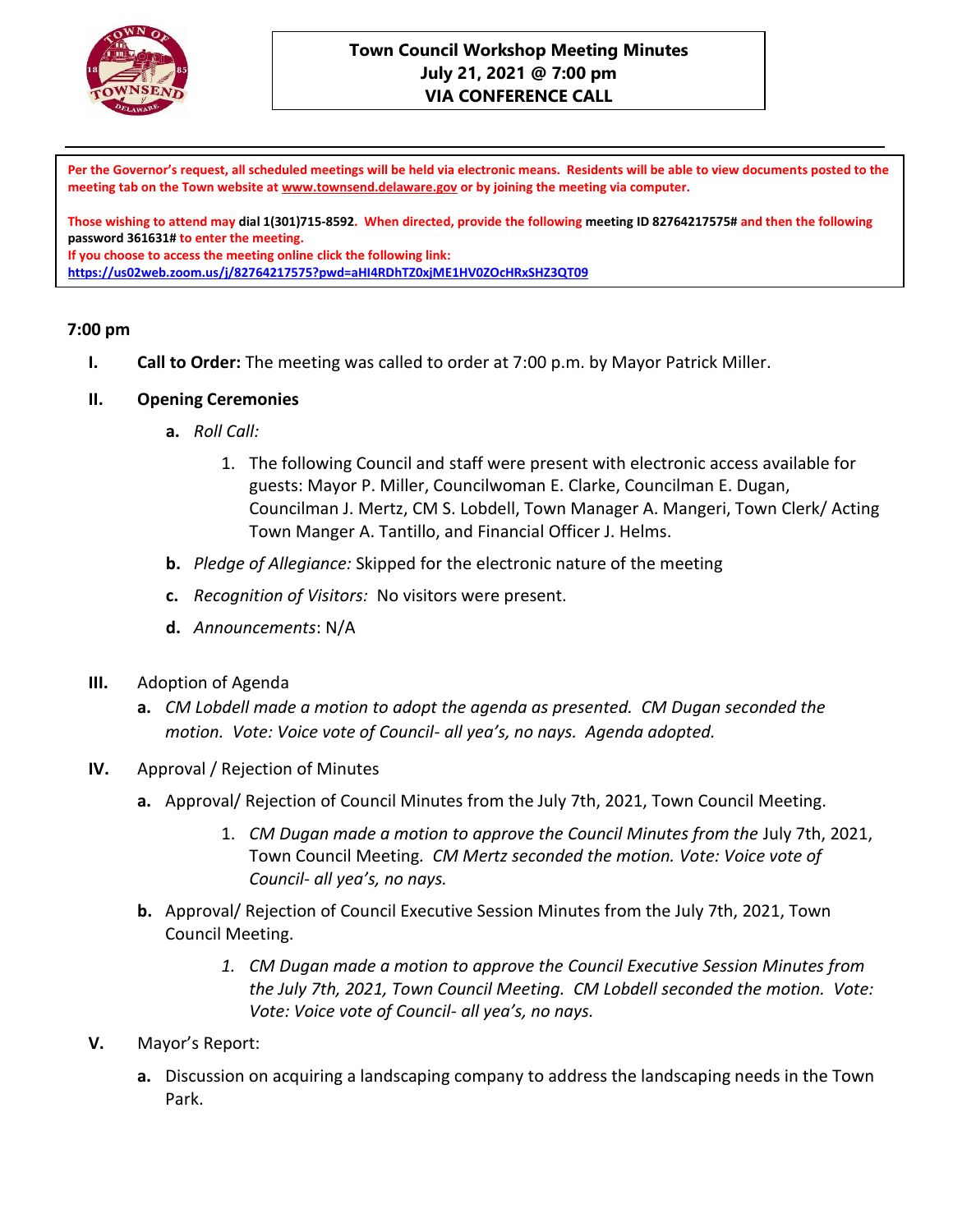- 1. Mayor Miller shared that a couple of areas at the Town Park are overgrown, and that the Town is looking to hire a landscaping company to complete the work. While this may be costly, it is something the Town needs to do. The Town has not had the manpower to do it, as it cannot be completed by just one person.
- **b.** Mayor Miller would like to add the purchase of sound and camera equipment in order to hold in person and remote meetings. Senate Bill 94 was passed which allows for in person and remote meetings.
- **c.** Action Item: Discussion and possible vote on Resolution 2021-010 A Resolution to Approve Employee Salary Adjustments for Full-Time Employees of the Town of Townsend.
	- 1. Acting TM/ TC Tantillo provided a reading of Resolution 2021-010 A Resolution to Approve Employee Salary Adjustments for Full-Time Employees of the Town of Townsend.
	- 2. CM Mertz asked for clarification on items on the agenda prior to citizens comments and participation. TM Mangeri shared that resolutions and agenda are posted online as part of the meeting and residents are welcome to attend all meetings.
	- 3. CM Dugan shared that staff is very deserving of the salary adjustments.
	- *4. CM Lobdell made a motion to approve Resolution 2021-010 A Resolution to Approve Employee Salary Adjustments for Full-Time Employees of the Town of Townsend as read, CM Mertz seconded the motion. Vote: CW Clarke- yea, CM Dugan-yea, CM Lobdell- yea, CM Mertz- yea.*
- **VI.** Reports
	- **a.** State Police:
		- 1. Council requests Lt. Popp to provide a July report at the next Town Council Meeting.
	- **b.** Town Attorney Fred Townsend III
	- **c.** Town Engineer Edwin Van-Otoo
	- **d.** Town Manager
		- 1. Acting TM/ TC Tantillo shared that she would like to add a discussion and possible vote on the quotes to repair the chimney, pending the submittal of quotes for repair, to the Town.
		- 2. Acting TM/ TC Tantillo also shared that the Planning Commission has submitted two letters recommending annexation, which can be added to the next agenda. These are Parcel # 1401600047, 6170 Summit Bridge Road, Townsend, DE and Parcel # 1401600002, 113 Money Road, Townsend, DE.
		- 3. Also, Acting TM/ TC Tantillo shared that the subdivision plans for Townsend Acres have been received and the first step in the process is having Council provide a preliminary review of the proposed map. Following this, the application will go back to the Town Manager for review.
		- 4. TM Mangeri shared that a resolution to change the title for Ms. Tantillo will be presented at the next Town meeting. This will change her title from Town Clerk to Deputy Town Manager/ Town Clerk.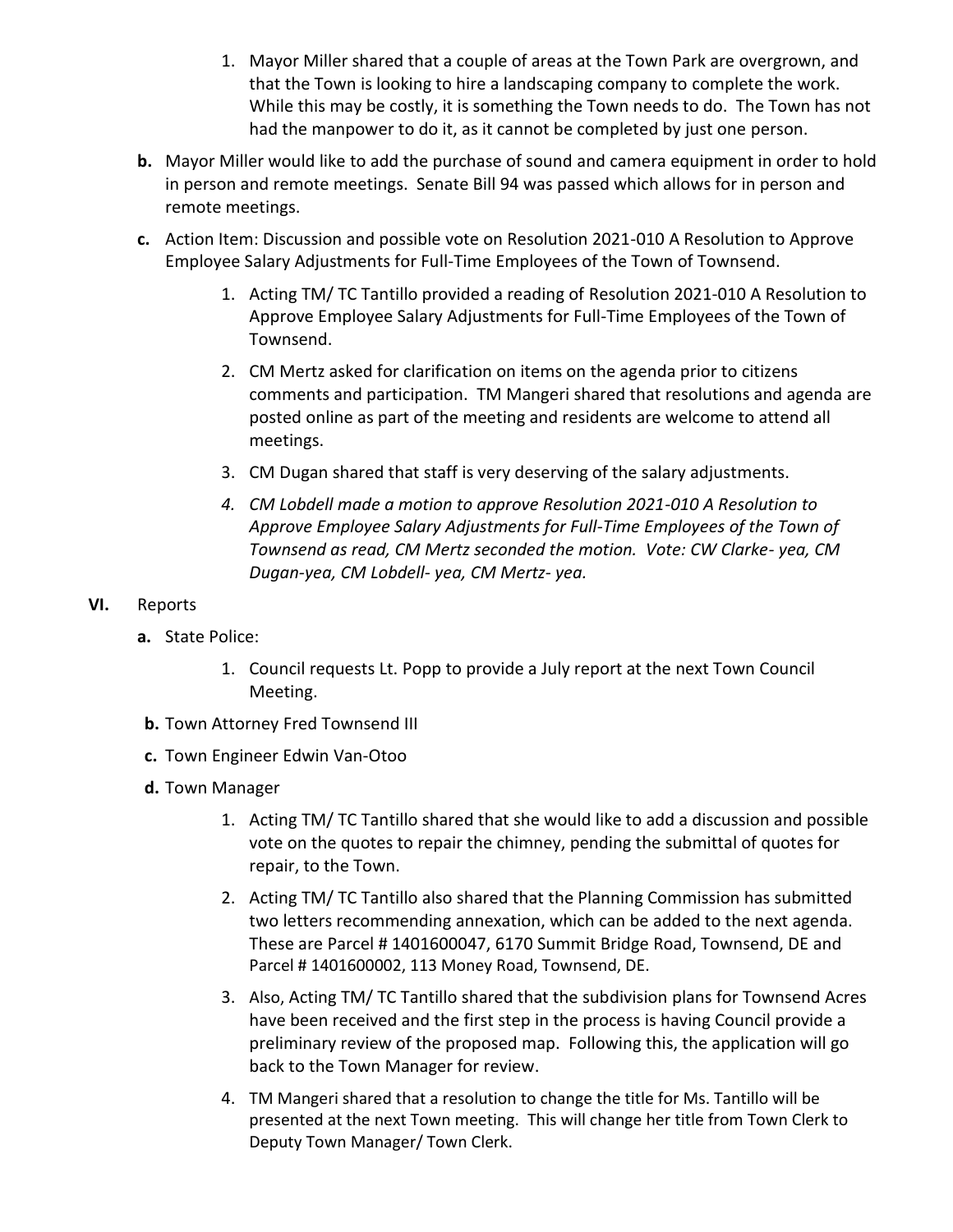- 5. TM Mangeri also shared that there will be a report on administrative activities at the next Town Council meeting along with a status update on the solicitation of candidates for Police Chief, as the solicitation period ends on 7/23/21. There will also be updates on sinkhole issues in Town, specifically on Brook Ramble Lane, which the Town is obtaining quotes to make repairs and make sure there are no additional issues related to sinkholes in the area.
- 6. CM Mertz asked TM Mangeri if he had any insight into the Delta variant. TM Mangeri shared that there is a rise in cases, averaging between 1-2 new cases per day. The concern with the Delta variant is children under 12 and children under 16 that are not vaccinated, as they are just getting vaccinated. Additionally, this variant moves very quickly. Those who are unvaccinated are likely to get the virus, specifically likely to get the Delta variant. The Delta Variant appears to be far more persistent than previous strains of the virus. TM Mangeri also shared that Council should be aware that while the Governor lifted the state of emergency, they have transitioned to a public health emergency. Based on the guidance, masks will still be worn in Town Hall, as we do not know who is vaccinated or not. TM Mangeri also shared that he is concerned for the youth as they are generally asymptomatic. Additionally, they are trying to decide about whether or not boosters are needed, for the original vaccine.

### **VII.** Committee Reports

- **a. Finance Committee:** Chair: Mayor Miller, Co-Chair: Councilman Dugan
	- 1. No report
- **b. Human Resources Committee:** Chair: Mayor Miller
	- 1. Mayor Miller will work with TM Mangeri on the resolution for the title of Ms. Tantillo.
- **c. Public Works Committee:** Chair: Councilman Dugan, Co-Chair: Councilman Mertz
	- 1. CM Dugan shared that he would like to have a discussion for the possible purchase of a golf cart to be used for maintenance work.
- **d. Land Use and Development Committee:** Chair: Councilman Lobdell, Co-Chair: Councilman Dugan
	- 1. CM Lobdell shared that he would like to have an update regarding the PLUS Review at the next Town Council meeting. Acting TM/ TC Tantillo shared that she has connected with Ms. Arndt from the Office of State Planning Coordination and the comments should be received in the coming days, once received, they will be sent to the Planning Commission.
	- 2. Discussion regarding a possible traffic study along Route 71 and Main St.
		- a. CM Lobdell shared that he is beginning a conversation with DelDOT to propose changes along Route 71 and Main St., to combine the right merge lane and the through lane and to create a left-hand turn lane with a light.
		- b. CM Lobdell would like to continue this discussion at the next Town Council meeting.
	- 3. CM Mertz requested an update on WILMAPCO at the next Town Council meeting.
- **e. Veterans Committee: Chair**: Councilwoman Clarke, Co-Chair: Mayor Miller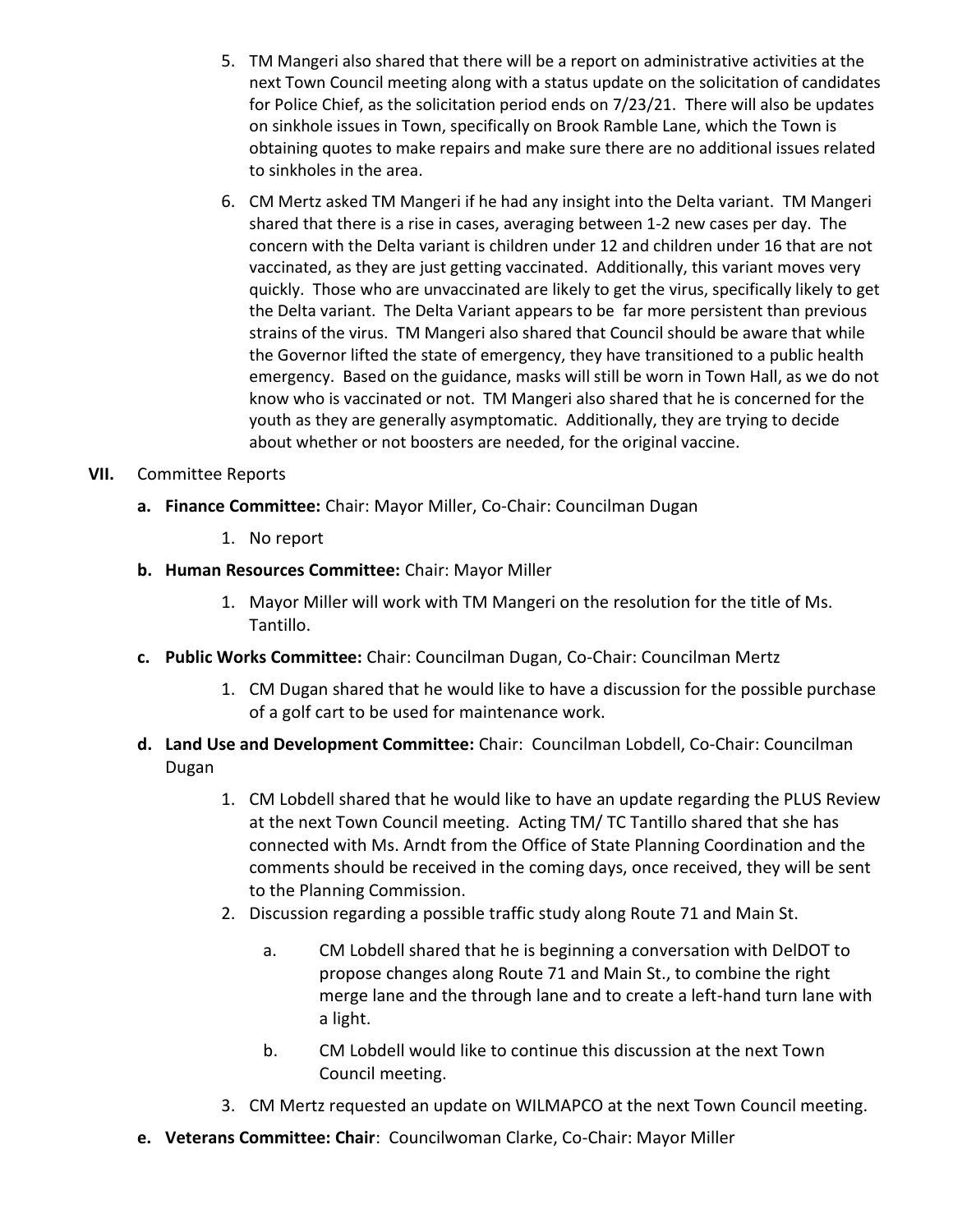- 1. CW Clarke shared that she is continuing to monitor HB 12.
- 2. CW Clarke also shared that she is looking into doing something for Veterans Day. Additionally, she is also looking into possible opportunities for beautification around the monuments and flags around Town.
- **f. Public Safety Committee: Chair:** Councilman Mertz, Co-Chair: Councilwoman Clarke
	- 1. CM Mertz shared that he would like a status update on the establishment of the police force at the next Town Council meeting. He would like to possibly add an agenda item to the next Council meeting to allow for public comment. TM Mangeri shared that this item has been on the agenda for quite some time now to allow for citizens comments and that the resolution to authorize the reestablishment of the police force has been approved. Additionally, once a Police Chief once hired will determine the direction of the police force. TM Mangeri asked CM Mertz if he would prefer to have a Town Hall meeting to discuss. CM Mertz shared that he was not sure if that would be well attended. Mayor Miller and CM Mertz agreed to add this on the agenda to provide a status update and Mayor Miller shared that each meeting is open to allow public comment. CW Clarke shared that having this discussion as a separate meeting may be helpful to share details with residents. The decision has been made, but it may be helpful to discuss with residents. TM Mangeri also shared that he or the Town has not heard complaints from residents about not having the opportunity to speak on this topic. Additionally, this topic has been discussed at multiple meetings, has been on many agendas, etc. Mayor Miller shared that he is happy to hold a discussion on this and to meet with residents, but the decision has been made and the resolution was passed to approve this. Mayor Miller also shared that he is happy to discuss holding a separate meeting with CM Mertz and CW Clarke to address this. CM Lobdell shared that the Town needs to be careful not to unnecessarily drag the process out to address Facebook concerns. CM Lobdell shared that the Tax meetings were held in the past to similarly address tax concerns, and those meetings were not well attended.
	- 2. CM Mertz also shared that he would like to have a discussion on speeding and traffic safety in the Town of Townsend at the next Town Council meeting.
- **g. Community Engagement Committee:** Chair: Councilwoman Clarke, Co-Chair: Councilman Lobdell
	- 1. CW Clarke shared that she continues to reach out to vendors to solicit participation in the fair and/ or parade. Additionally, she and CM Mertz have reached out to DSP and the Fire Chief has confirmed traffic control and may also provide a fire truck.
	- 2. CM Mertz shared that there will not be enough time to coordinate an Olympic event in the Park, this could be held in future years.
	- 3. Regarding Movie Nights in the Park, CW Clarke asked Council if they would want to consider this event, especially with the concerns related to the Delta variant. TM Mangeri shared that he was looking into the details and costs associated with the Movie in the Park events and would like to look into hosting September and October Movies in the Park. CM Mertz suggested possibly looking into the fall